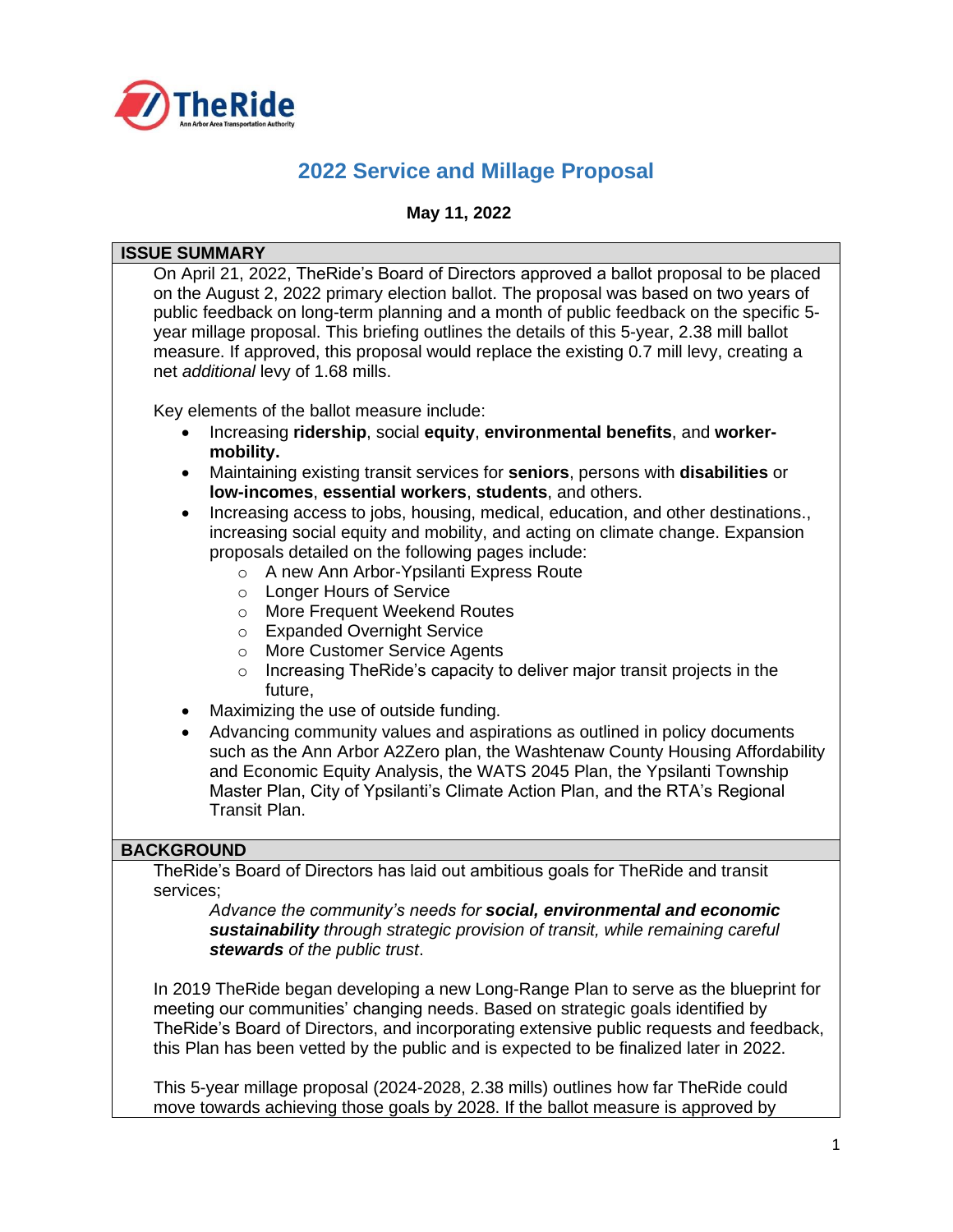voters in August 2022, funding will arrive in July 2024 and the new services will begin in August 2024.

This proposal also magnifies outside funding; for every \$1 in local tax investment, TheRide collects another \$1.40 in federal and State transit formula grants. *All* those funds are directly invested in our communities and residents.

TheRide has served our communities for over 50 years and has implemented many successful initiatives. As TheRide's existing millage expires soon, now is an appropriate time to build on past successes with a new Long-Range Plan and 5-year millage.

### **IMPACTS OF RECOMMENDED ACTION(S)**

- **Budgetary/Fiscal**: High. Determines revenue and service levels through 2028.
- **Social**: High. Revenue & services levels affect passengers, taxpayers and society in general.
- **Environmental**: High. Services levels impact ridership and environmental benefits.
- **Governance**: High. The Board must act on millage decisions.

#### **ATTACHMENTS**

- 1. Details of Proposed Services and Mill Rate
- 2. Rationale for Timing and Referendum Date
- 3. Approved Board Resolution (4/2022) with Ballot Language, Date, and Mill Rate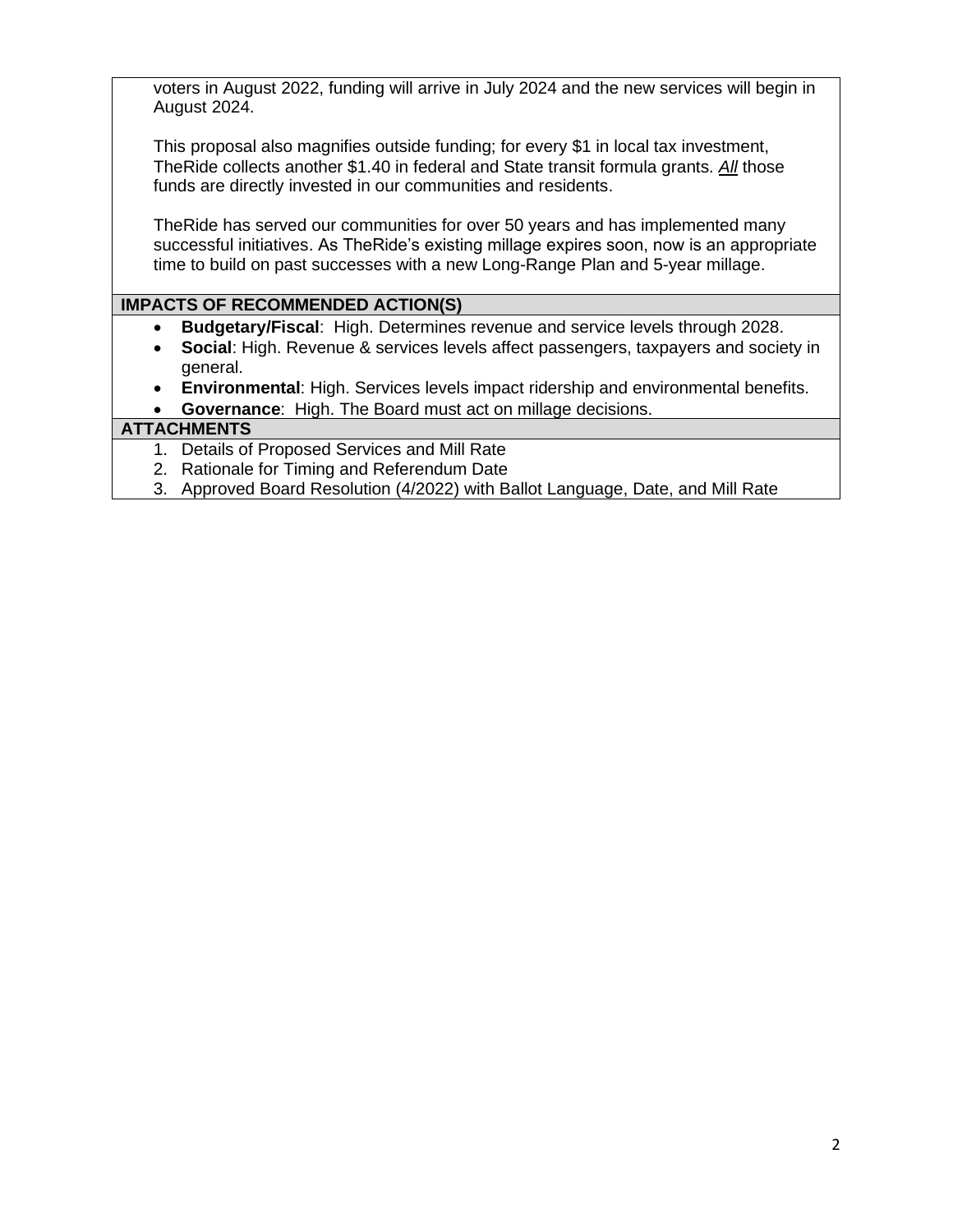# **Attachment 1: Details of Proposed Services and Mill Rate**

This section details the itemized content of the 2022 millage proposal.

# **Overview of Millage Proposal, Content, Rates, and Timelines**

Based on policies approved by local jurisdictions<sup>1</sup>, and public feedback during the development of the Long-Range Plan, **there is a clear public and institutional desire to maintain and enhance transit services**. During the public involvement for the Long-Range Plan, over 1,400 people were engaged, and 72% of survey respondents indicated they wanted to see transformational investment in public transit. This public input aligns with goals developed by TheRide's Board of Directors: **improve access for seniors, persons with mobility challenges and low incomes, increase social equity and environmental benefits, facilitate labor mobility and economic development, and enable access to education.** Such goals help to clarify *what* TheRide does, *for whom*, and *at what cost*, and are directions for the CEO and staff.

As the first stage of implementing the emerging Long-Range Plan (The Ride 2045<sup>2</sup>), the Board approved a 5-year ballot measure for services (2024-2028) with a mill rate of 2.38 mills. Each element of this proposal addresses multiple goals to different degrees. For example, more weekend bus service can aid seniors, persons with disabilities, and labor mobility simultaneously, while also increasing social equity. There are 10 separate elements of the larger proposal which are grouped into two broad categories:

- **Maintain Existing Services -** This includes renewal of basic operating funds with allowances to continue previously under-funded services and address inflation, as well as staffing requests to meet growing expectations.
- **Service Enhancements**  This includes expansion of overnight services, customer service agents, a new express route, longer hours of service systemwide, more frequent weekend service systemwide, and capital funds for future projects.

The following table itemizes each element, gross annual cost, net mill rate, cumulative mill rate, and expected start date. As the table illustrates, all the elements combined would require 2.38 mills. Since this proposal replaces TheRide's existing 0.7 mill levy, the *new* net levy is 1.68 mills. Key points include:

- The proposal is weighted towards creating direct, immediate benefits, with 79% of millage and 81% of costs going directly to services in the community.
- Maintaining existing services receives 58% of expenses (1.52 mills) and 64% of the millage.
- Funding for major capital projects requires 15% of costs and 17% of the millage, and helps to maximize outside funding that can be invested in the community in the future.
- New services in the community account for 28% of costs and 19% of millage (0.86 mills).

It is important to note that the *gross* annual costs cannot be directly compared with the *net* mill rate as each element receives differing fare revenue and State subsidies. Detailed descriptions of each element are provided after the table.

<sup>&</sup>lt;sup>1</sup> Ann Arbor's [A2Zero](https://www.a2gov.org/departments/sustainability/Carbon-Neutrality/Pages/default.aspx) and [Transportation Master Plan](https://www.a2gov.org/departments/engineering/Pages/Ann-Arbor-Moving-Together-Towards-Vision-Zero.aspx); Ypsilanti's [Climate Action Plan](https://cityofypsilanti.com/DocumentCenter/View/309/Climate-Action-Plan-PDF) and Non-Motorized [Transportation Master Plan](https://cityofypsilanti.com/DocumentCenter/View/3068/Adopted-Non-Motorized-Plan-Update-2021-07-13_Website); Ypsilanti Township's [Master Plan](https://ytown.org/images/Planning-And-Zoning/Ypsilanti-Township-Master-Plan-2020.pdf); Washtenaw County's [ReImagine Washtenaw,](https://www.washtenawavenue.org/home) [Opportunity Index,](https://www.washtenaw.org/2480/Opportunity-Index) and [Housing Affordability and Economic Equity Analysis;](https://www.washtenaw.org/722/Affordable-Housing) WATS [2045 Long Range Plan,](https://static1.squarespace.com/static/524e0929e4b093015db69c07/t/5c892d277817f7c82eae97bb/1552493920366/Draft+2045+LRP.pdf) and the RTA's [Regional Transit Plan.](https://rtamichigan.org/rmtp-update/)

<sup>2</sup> https://www.theride.org/about/projects/theride-2045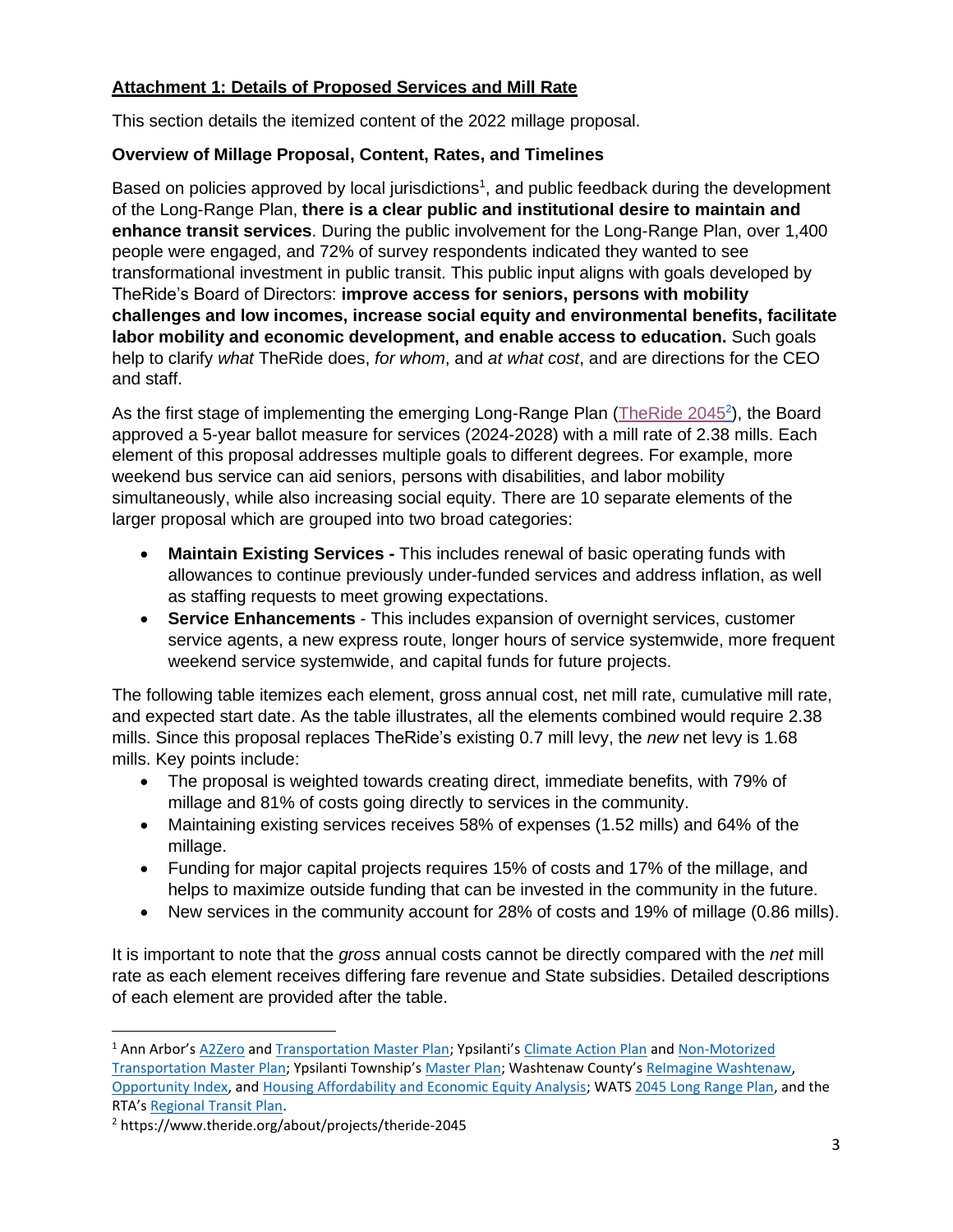| <b>Elements and Costs of 2022 Service and Millage Proposal</b> |                                |              |                              |      |                   |                   |           |
|----------------------------------------------------------------|--------------------------------|--------------|------------------------------|------|-------------------|-------------------|-----------|
|                                                                | <b>Annual Cost</b><br>(Gross)* |              | <b>Mill Rate</b><br>$(Net)*$ |      | <b>Cumulative</b> |                   |           |
|                                                                |                                |              |                              |      |                   |                   |           |
|                                                                |                                |              | % of<br>% of                 |      | <b>Mill Rate</b>  |                   |           |
|                                                                |                                |              | <b>Total</b>                 |      | <b>Total</b>      | <b>Start Date</b> |           |
|                                                                |                                | \$           | Costs                        | Rate | Rate              |                   | $***$     |
| <b>Maintain Existing Services</b>                              |                                |              |                              |      |                   |                   |           |
| 1. Renewal of existing millage                                 | \$                             | 5,600,000    | 26%                          | 0.70 | 29%               | 0.70              | Aug 2024  |
| 2. Allowance for deficit                                       | \$                             | 4,800,000    | 22%                          | 0.60 | 25%               | 1.30              | Aug 2024  |
| 3. Allowance for inflation                                     | \$                             | 1,280,000    | 6%                           | 0.13 | 5%                | 1.43              | Aug 2024  |
| 4. Additional Staff (9 FTEs)                                   | \$                             | 940,000      | 4%                           | 0.09 | 4%                | 1.52              | 2023-2024 |
| <b>Subtotal</b>                                                |                                | \$12,620,000 | 58%                          | 1.52 | 64%               |                   |           |
| <b>Service Enhancement</b>                                     |                                |              |                              |      |                   |                   |           |
| 5. Ann Arbor-Ypsilanti Express Service                         | \$                             | 930,000      | 4%                           | 0.07 | 3%                | 1.59              | Aug 2024  |
| 6. Longer Hours of Operation Systemwide                        | \$                             | 1,901,000    | 9%                           | 0.15 | 6%                | 1.74              | Aug 2024  |
| 7. Increase Weekend Frequency Systemwide                       | \$                             | 1,996,000    | 9%                           | 0.14 | 6%                | 1.88              | Aug 2024  |
| 8. Expand Overnight Service (Ypsi Twp & Ypsi)                  | \$                             | 1,066,000    | 5%                           | 0.09 | 4%                | 1.97              | Aug 2024  |
| 9. Customer Service Agents (Ypsi Transit Center)               | \$                             | 184,000      | 1%                           | 0.01 | 0%                | 1.98              | 2023-2024 |
| 10. Funding Major Capital Projects                             | \$                             | 3,200,000    | 15%                          | 0.40 | 17%               | 2.38              | 2024      |
| <b>Subtotal</b>                                                | \$                             | 9,277,000    | 42%                          | 0.86 | 36%               |                   |           |
| <b>Totals</b>                                                  |                                | \$21,897,000 |                              | 2.38 |                   |                   |           |

*\*Total gross costs for each element are paid for with a differing mixture of local taxes, fares, and State subsidies. The net mill rate reflects only the local millage cost. The two figures are not directly comparable on this table.* 

*\*\*New funding will not arrive until July 2024. During 2023, staff would conduct the necessary planning, public involvement, regulatory clearances (Title VI), and make operational arrangements. Some staffing positions may start before the new services. Dates are tentative pending pandemic impacts.*

#### **Implementation Timeline**

If the ballot measure is approved by voters in August 2022, funding will arrive in July 2024 and the new services will begin in August 2024. The long lead time will allow TheRide to conduct necessary planning work, and recruit and train additional staff.

# **Contextualized Millage Rates**

On average 1.0 mill costs approximately \$187 in Ann Arbor, \$69 in Ypsilanti, and \$76 in Ypsilanti Township, based on average taxable values. While this millage would apply to all properties, for the average household in our service area, the cost of this 2.38 mill proposal is estimated to be:

- Ann Arbor: \$445 annually, or \$37 per month,
- City of Ypsilanti: \$164 annually, or \$14 per month
- Ypsilanti Twp: \$181 annually, or \$15 per month

For context, 1.0 mill generates about \$8 million per year. These local funds are magnified by leveraging outside matching funds. For every \$1 in local tax investment, TheRide collects another \$1.40 in federal and State transit formula grants, a 140% return on local investment. *All* those funds are directly invested in our communities and residents.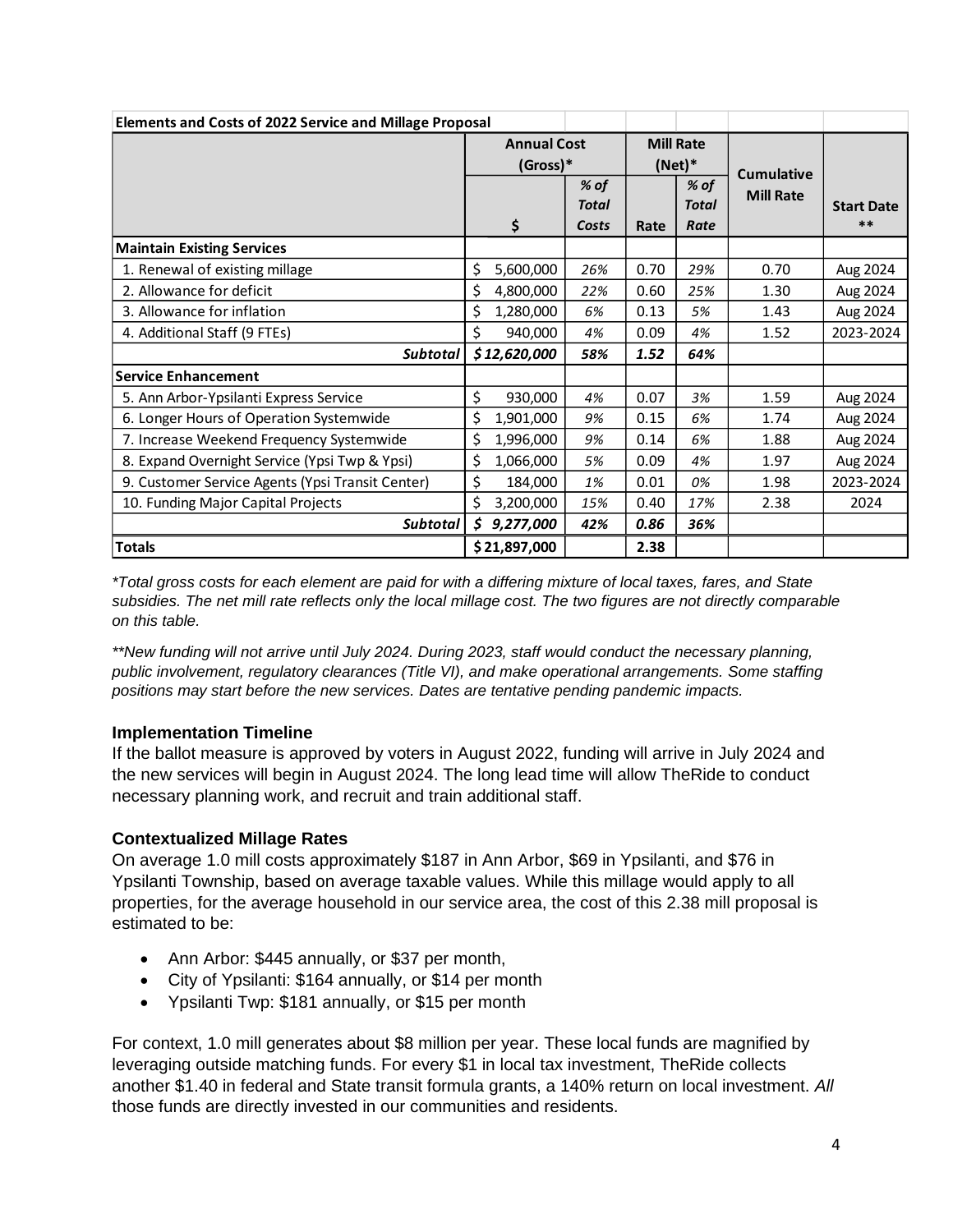# **Descriptions of Millage Elements**

The following pages describe each proposed element in detail. The elements are categorized as either Maintaining Existing Services or Service Enhancements.

#### Maintain Existing Services

The following items (1-4) are directly related to *maintaining existing transit services:*

- 1. **Renewal (0.70 mills - \$5.6 million) –** TheRide's current service depends on a 0.70 mill property levy. The levy was first approved in 2014, overwhelmingly renewed in 2018, and naturally expires in 2023. Maintaining these funds is crucial to maintaining current services. If this funding is not renewed before 2024, TheRide will need to reduce services in order to balance the budget.
- 2. **Deficit (0.60 mills - \$4.8 million) –** The original 0.7 mill levy approved in 2014 did not generate enough revenue to cover the costs of new services introduced in 2013-2015, nor the strong growth in demand for services like paratransit. This has created an ongoing structural deficit where costs have grown faster than revenues. When the deficit was discovered in 2017, TheRide decided to cut internal costs rather than reduce services or raise taxes or fares. The 0.7 mill rate was renewed in 2018. However, although this has *delayed* the onset of the deficit, updated forecasts show that without additional funds, deficit spending or service cuts will be needed as early as 2025  $(FY2022$  Budget, page  $11-13<sup>3</sup>$ ). Meanwhile, internal staff reductions have reduced the organization's capacity at a time when the community expectations are increasing. For more information on the deficit, click [here](https://annarborobserver.com/articles/goodbye__hybrids.html#.YhkzvujMJPY)<sup>4</sup>. This 0.60 mill addition will add enough revenue to resolve the underfunding of services.
- 3. **Inflation (0.13 mills - \$1.28 million) –** TheRide faces the same volatile inflationary pressures as other organizations. Historically, while property-tax revenue has grown somewhat (although constrained by State law), revenue from fares has *not* grown, and federal and state grants have *not* kept up with inflation. This leaves TheRide exposed to 1%-1.5% of uncovered inflationary costs per year. TheRide has not increased its tax rate since 2014. Recently, per unit costs for fuel, salaries, insurance, and many other necessities have risen and are expected to continue to increase by over 3% annually. Staff will continue to work to control costs and increase productivity, but an inflationary adjustment is necessary to maintain services. This 0.13 mill addition will help TheRide to maintain services in the face of ongoing inflationary pressures.
- 4. **Additional Staff (0.09 mills - \$940,000) –** Since 2015, the number of administrative staff positions has decreased by 9%. While TheRide has a dedicated and talented workforce, burnout is becoming a concern. To fully meet today's expectations, remain an attractive employer, and prepare for growth, the CEO is requesting funding to increase staffing by 9 full-time positions: four operational/supervisory positions, and five office positions. The costs are for additional salary and benefits.

<sup>3</sup> https://www.theride.org/media/1154/download?inline

<sup>4</sup> https://annarborobserver.com/goodbye-hybrids/#.YhkzvujMJPY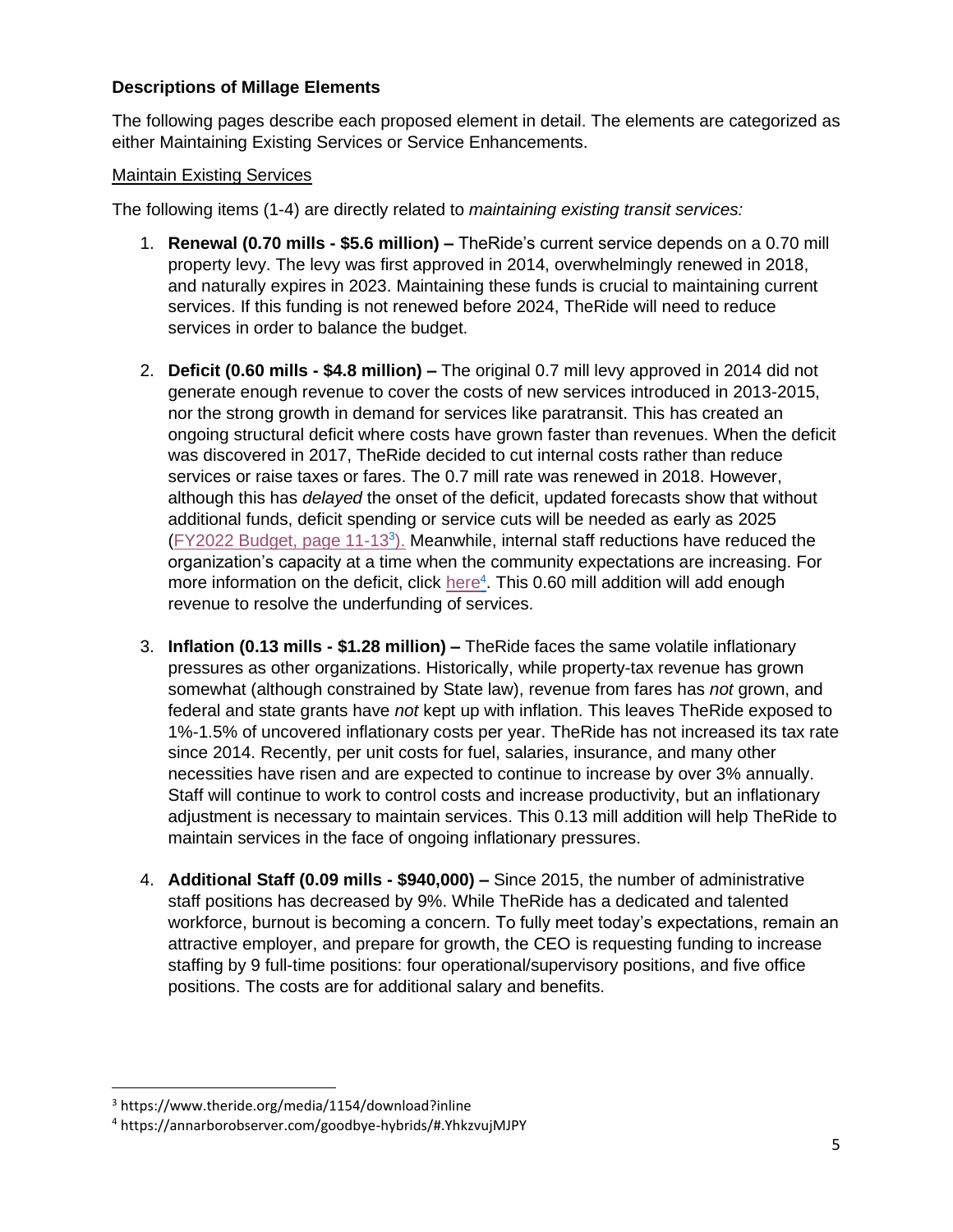#### Service Enhancements

The following (5-10) are the proposed *expansions* of various services.

5. **Ann Arbor-Ypsilanti Express Service (0.07 mills - \$930,000/year)** – This initiative would create a *new* bus route along Washtenaw Avenue between downtown Ann Arbor and downtown Ypsilanti. It will reduce downtown-to-downtown travel times by 1/3 (from 45 minutes to about 30 minutes), saving the daily commuter 30 minutes a day and 10 hours a month.

Limited-stop express service will allow TheRide to reduce travel times, increase speeds, and incorporate some of the benefits of bus rapid transit (BRT) at lower costs. Benefits include:

- Faster service and reduced travel times. This benefits residents throughout the network, not just those along the corridor.
- More seating and less crowding by adding more buses and seats during rushhours.
- Greater on-time performance with fewer stops.

This express service is also seen as a precursor to BRT along the Washtenaw Avenue corridor, helping to build ridership for an eventual BRT project.

Faster service between Ypsilanti and Ann Arbor has been a common request from both riders and community stakeholders for many years. In a recent public input survey for TheRide's 2045 Long Range Plan, quicker service and reduced travel times were some of the most requested service features.

These improved services advance many larger policy goals such as:

- Making transit more attractive to all sorts of riders, but especially commuters, job seekers and employers by expanding to accessible labor pool; as well as students, and medical appointments.
- Providing an even more attractive service that draws drivers out of their cars, thereby helping the environment.
- Increase customer satisfaction by increasing speed, on-time performance, and availability of seats (i.e. less crowding).
- Increases regional equity by reducing perceived distance between the Ann Arbor and Ypsilanti areas, encouraging social and economic integration. This will be especially beneficial for workers and students.

Planning Process and Initial Proposal: If the millage is approved by voters, TheRide staff will need to engage the public, riders, and stakeholders in public discussions regarding the details of the future service. The expected timeline for those discussions is outlined below:

- Develop preliminary schedules and stop locations: Sept 2022 to May 2023
- Equity analysis (Title VI): Jun-Aug 2023
- Public engagement: Oct-Nov 2023
- Finalize schedules and stop locations: Dec 2023 to Mar 2024
- Public communication: Apr-Aug 2024
- Implementation: Aug/Sept 2024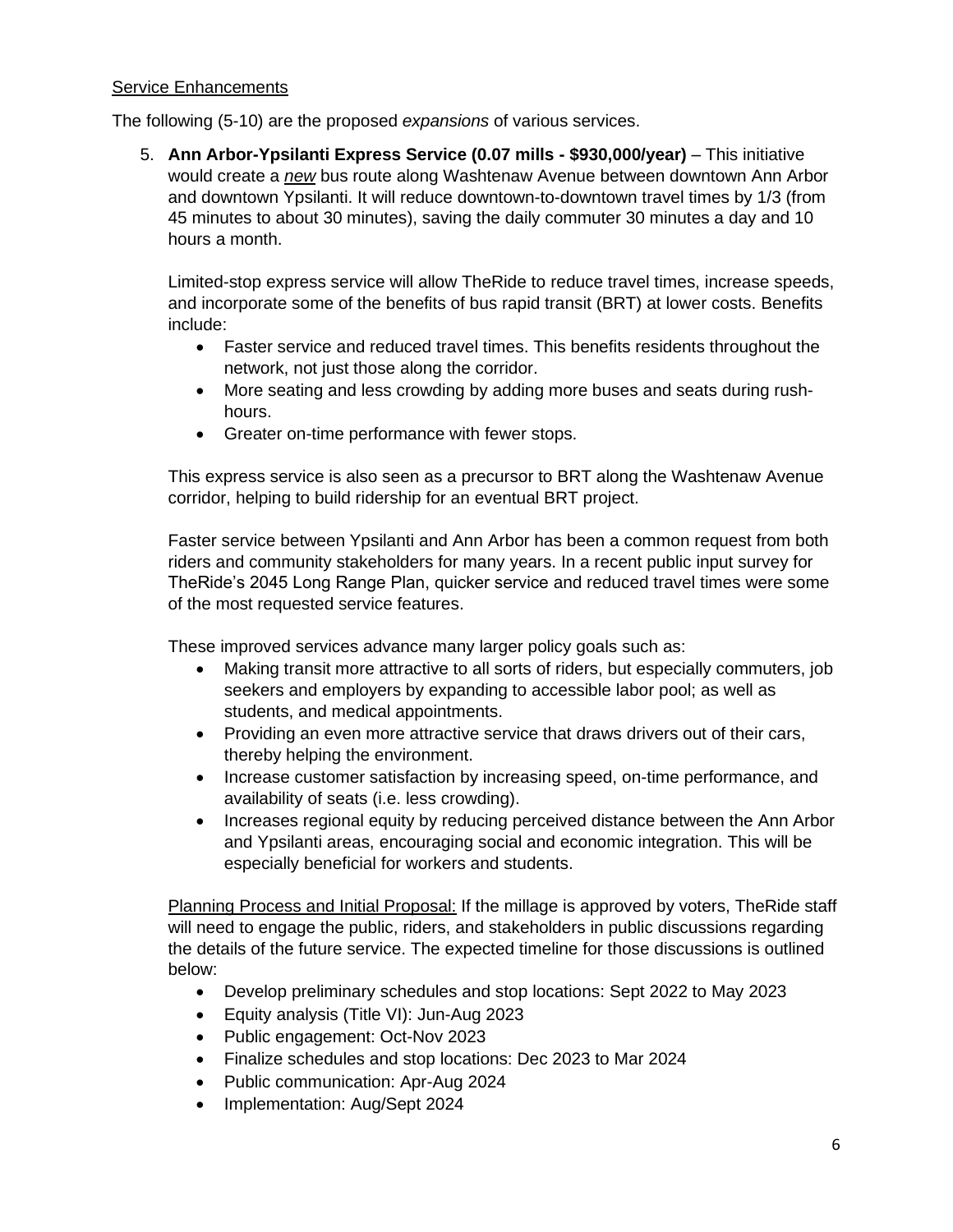Specific routing and stop locations will be determined in 2023/2024 in consultation with the public, passengers, and stakeholders. It is initially envisioned that the new express service will be added on top of the existing local Route 4 service (buses every 8 minutes in rush hours serving all stops). This "layered" service would better serve the many needs along this long corridor. The express service would run weekdays from 6am to 6pm, with a frequency of 30 minutes. In addition to the downtown terminals there would be just four intermediate stops: EMU, Golfside Rd, Arborland Mall, and U-M Central Campus as illustrated below:



Transit-signal priority measures (TSP) can help all buses move faster and more reliably, and will be explored and implemented as an existing TSP project moves forward over the next year.

Routing in the U-M campus area is proposed to be moved from Observatory St onto Washtenaw Ave near Palmer Field, with new stops north of the intersection of Geddes Ave. This will allow the Central Campus and Medical Campus areas to be served via connecting pedestrian paths while moving buses onto the quickest path into/out of the downtown area. TheRide will work closely with the City and U-M staff to confirm these bus stop locations.



6. **Longer Hours of Operation Systemwide (0.15 mills - \$1,901,000)** – Later evening service creates more opportunities for riders to reach jobs, classes, and other destinations that might otherwise be out of reach. It is especially valuable to workers and employers, those without cars, and those who wish to live a car-free lifestyle. This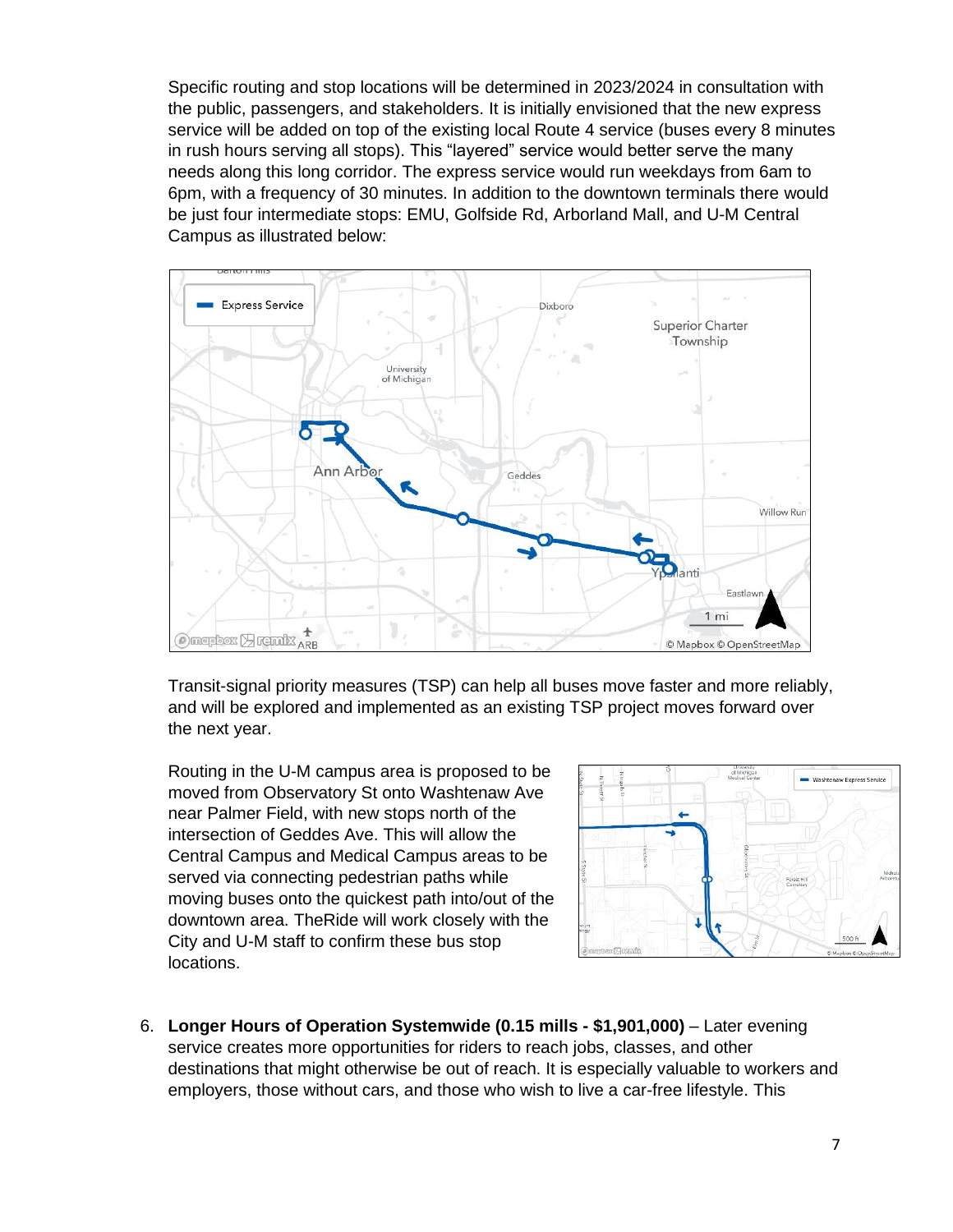initiative would extend evening and weekend hours of operation across the fixed-route service area. Key benefits include:

- **Encouraging Ridership:** Extended span of service can create a cycle that encourages more transit use throughout the entire day. People will be more secure making a transit trip knowing that service will be available even if their work schedule changes. Off-peak service also can encourage a broader variety of trip purposes in addition to conventional work/school commutes. In households with personal vehicles, more convenient transit service can convince people to reduce or eliminate the vehicles in their homes.
- **Increased Equity:** People without personal vehicles, lower-income residents, people of color, women, and younger people are more likely to use off-peak service at higher rates than commuters, often due to non-traditional, non-office jobs (such as hospitality work, factory-shift work, etc). Promoting a wider variety of trip purposes can lead to increases in a community's social equity by assisting those who are most likely to engage in nontraditional commuting trips and other purposes.

Later hours of service have been a request from both riders and community stakeholders for years. In a recent public input survey for TheRide's 2045 Long Range Plan, longer hours of service was one of the most requested improvements.

|                             | <b>Current</b>                | <b>Proposed</b>    |
|-----------------------------|-------------------------------|--------------------|
| Extend weekday span         | Varies:                       | $6:00am -$         |
| to be consistent on         | Start between 6:00am & 7:00am | 11:30pm            |
| fixed routes                | End between 6:00pm & 11:30pm  |                    |
| <b>Extend Saturday span</b> | Varies:                       | $7:00am -$         |
| to be consistent on         | Start between 7:00am & 8:30am | 11:30pm            |
| fixed routes                | End between 9:15pm & 10:30pm  |                    |
|                             |                               |                    |
| <b>Extend Sunday span</b>   | Varies:                       | 8:00am-            |
| to be consistent on         | Start between 8:00am & 8:45am | 9:00 <sub>pm</sub> |
| fixed routes                | End between 6:00pm & 7:30pm   |                    |

The table below illustrates the expanded hours of service envisioned in this proposal:

Planning Process and Initial Proposal: Once the millage is approved by voters, TheRide staff will engage the public, riders, and stakeholders in public discussions regarding the details of the future service. The expected timeline for those discussions is outlined below:

- Develop and assess preliminary options: Sept 2022 to Jan 2023
- Public engagement: Mar-Apr 2023
- Finalize the plan/schedules: May-Aug 2023
- Procurement if required: Sept 2023 to Mar 2024
- Public communication: Apr-Aug 2024
- Implementation: Aug/Sept 2024

Public consultation and planning during 2023 will determine whether this should be delivered by fixed-route or TheRide's ride-hailing service, FlexRide. Specifically, two options will be developed and considered: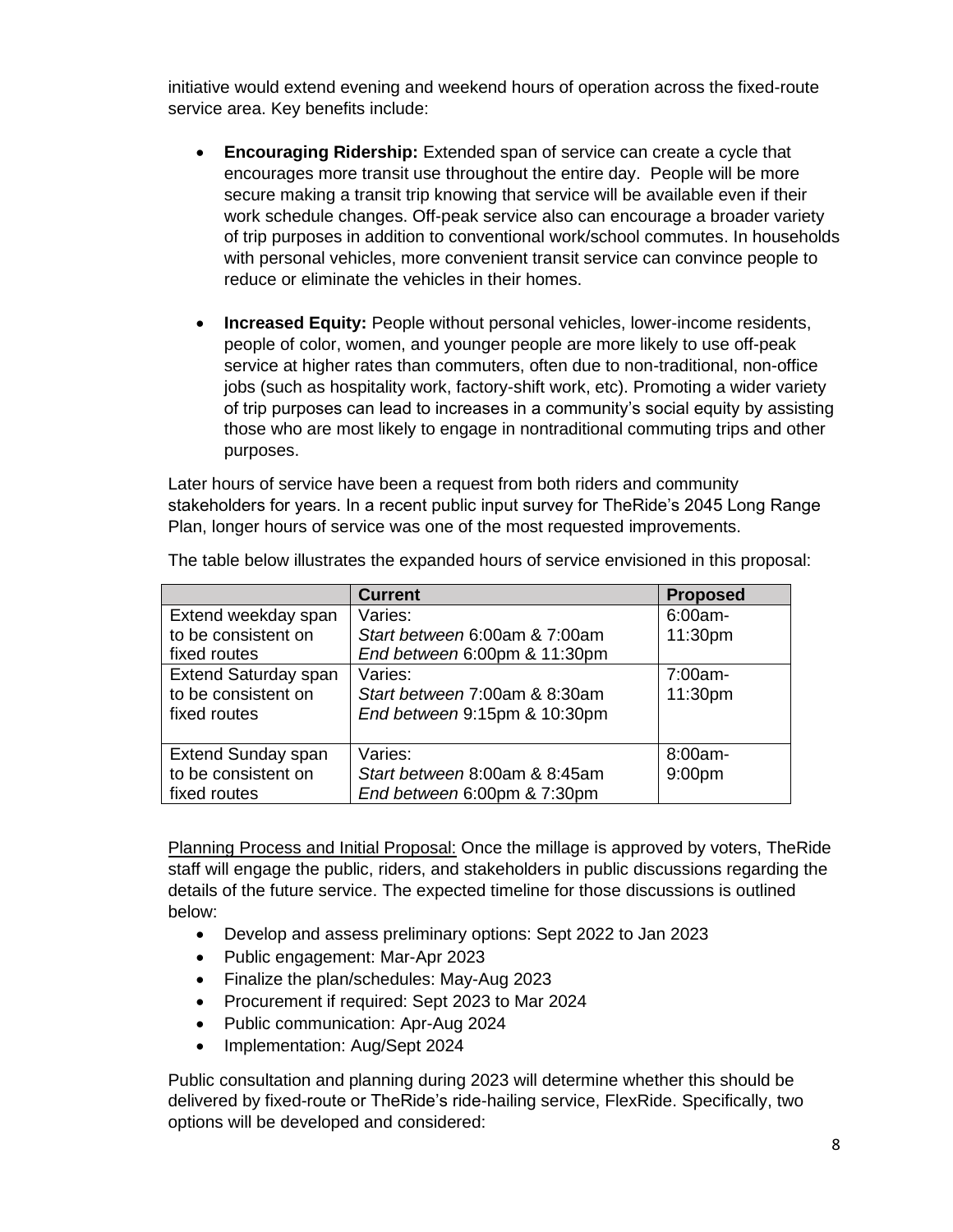- Option 1 extend all fixed-route service.
- Option  $2$  extend main fixed-route service with higher ridership (i.e. Routes 4, 5, 6, and 23) and use FlexRide or other type of on-demand service to cover the rest of the service area before the Late Night service starts.
- 7. **Increase Weekend Frequency Systemwide (0.14 mills - \$1,996,000) –** Frequent transit service is one of the chief factors in attracting more people to transit. It is also liberating for seniors, people with disabilities, and those who cannot drive, as it greatly increases their flexibility and independence. It is sometimes said that *Frequency Equals Freedom*.

Higher frequency can decrease waiting times, making transit more attractive to all residents, especially those with cars. Higher frequency can make connections between routes easier by reducing the wait times for transferring between buses. This increases the opportunity for riders to make longer trips to a wider selection of geographic areas, opening opportunities for increased access to essential services and jobs (increasing social equity).

This initiative would make bus service more frequent (from every 60 minutes to every 30 minutes) on Saturdays and Sundays until 6pm, as outlined in the table below:

|                          | Current             | Proposed                      |
|--------------------------|---------------------|-------------------------------|
| <b>Increase Saturday</b> | <b>Most Routes:</b> | 30 mins from start to 6:00pm; |
| service frequency        | 60 mins all day     | 60 mins after                 |
| <b>Increase Sunday</b>   | Most Routes:        | 30 mins from start to 6:00pm; |
| service frequency        | 60 mins all day     | 60 mins after                 |

Planning Process and Initial Proposal: Once the millage is approved by voters, TheRide staff will need to engage the public, riders, and stakeholders in public discussions regarding the details of the future service. The expected timeline for those discussions is outlined below:

- Develop draft schedules: Sept 2022 to May 2023
- Equity analysis (Title VI): Jun-Aug 2023
- Public engagement: Oct-Nov 2023
- Finalize schedules: Dec 2023 Mar 2024
- Public communication: Apr-Aug 2024
- Implementation: Aug/Sept 2024
- 8. **Expand Overnight Service into Ypsilanti Twp and All of the City of Ypsilanti (0.09 - \$1,066,000/year) –** TheRide's overnight and holiday service efficiently transports people to work and other opportunities during late-night hours and on major holidays. Overnight and holiday service helps promote a car-free lifestyle by providing late-night and holiday options and mobility for those who cannot drive. Presently late-night service runs from 11:45pm until 6am the next day, varying by day of week.

Historically, this service has only been offered in Ann Arbor and *parts* of the City of Ypsilanti and Ypsilanti Township. This initiative would extend late night and holiday service to cover *all* of the City of Ypsilanti, and Ypsilanti Township *north* of Textile Road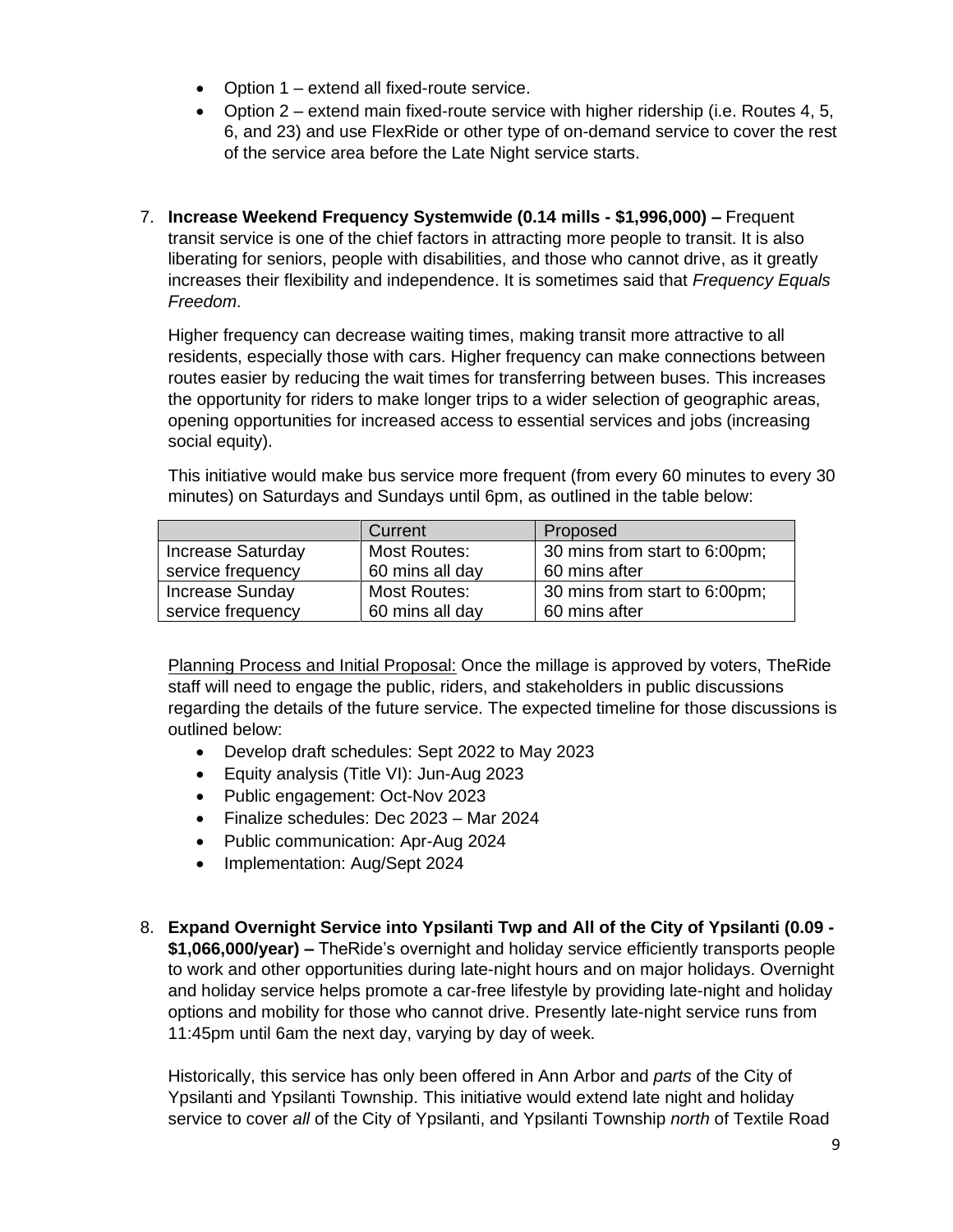(matching the fixed-route service area) as shown on the map below. This improvement will increase **equity and labor mobility** while improving reliability and reducing wait times.

The proposed service expansion will not only cover additional areas, but also add more vehicles to reduce the average wait time.

Planning Process and Initial Proposal: Once the millage is approved by voters, TheRide staff will engage the public, riders, and stakeholders in public discussions regarding the details of the future service. The expected timeline for those discussions is outlined below:

- Detailed preliminary plan and equity analysis: Sept 2022 to Jan 2023
- Public engagement: Mar-Apr 2023
- Finalize the plan: May-Aug 2023
- Procurement: Sept 2023 to Mar 2024
- Public communication: Apr-Aug 2024
- Implementation: Aug/Sept 2024



- 9. **Customer Service Agents at Ypsilanti Transit Center (0.01 mills - \$104,000/year, \$80,000 one-time refurbishment costs) –** This initiative improves equity by staffing the Ypsilanti bus terminal, as is already done in Ann Arbor. These funds would be used to hire two additional customer services agents to staff the Ypsilanti Transit Center (YTC) during regular business hours on weekdays. All services available at the Ann Arbor terminal (fare sales, photos and passes, general questions, etc.) would then be available at the YTC. The YTC office space would also be refurbished to be equivalent with the Ann Arbor terminal space. Having staff on-site will help grow ridership and increase customer satisfaction.
- 10. **Funding Major Capital Projects (0.40 mills - \$3,200,000/year, \$16 million over 5 years) –** This 0.40 mill element of the 2022 proposal will set aside some funding each year, like a savings account, for large capital projects in the future. Such projects could include **passenger terminals**, **bus rapid transit**, **zero-emissions buses**, or **bus garages**, as well as smaller assets like **bus shelters** and **benches**.

Each September, TheRide's Board of Directors approves specific capital projects. In advance of the that decision and assuming voter approval in August, staff will likely recommend that the Board use these new funds to accelerate planning efforts to get large projects into a state of readiness and competitive for later federal construction grant applications. Without these new funds, TheRide will need to move more slowly on major capital projects and deferral of some projects is likely. This capital planning process is conducted publicly through the annual budget approval (June-September) and public input is sought and is welcome.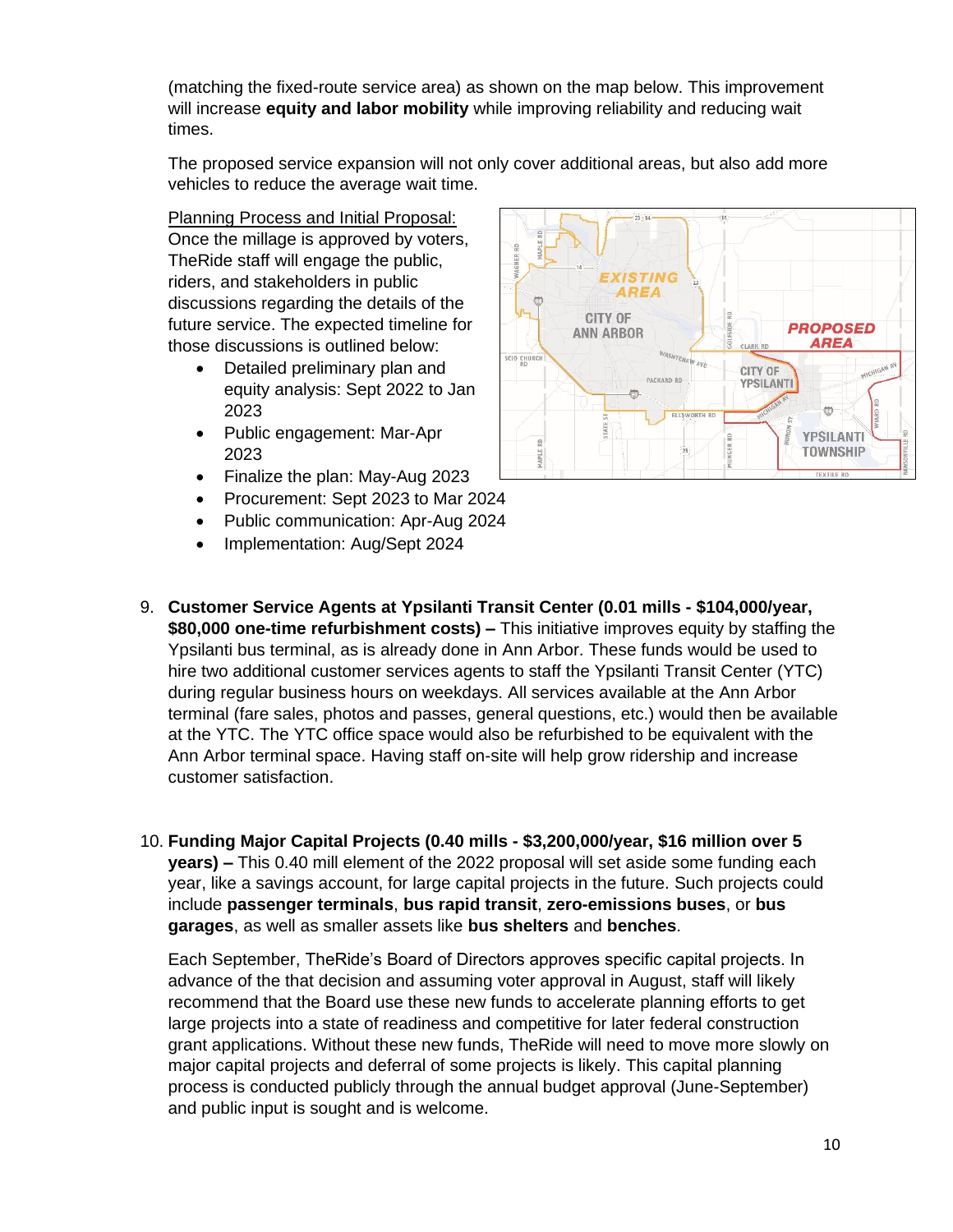This 0.40 mill element will allow a two-step process; generate enough additional *local millage funds* to 1) pay for all daily operations, and 2) free up the existing federal capital formulae funds (5307) and shift them back to capital purposes<sup>5</sup>. This would increase the total amount of capital grant funding available to pay for facilities and equipment, and (importantly) to pay for planning studies and land acquisition for expansion projects called for in the Long-Rage Plan.

By replacing 5307 funds with new millage funds, TheRide can: A) maximize outside funding, B) advance major capital projects sooner, C) improve our chances of winning major construction grants, D) maximize local capital dollars for future construction projects, and E) reduce grantor risk:

- A. By adding local millage dollars to pay for *operations*, we can shift a portion of 5307 funds back to *capital*. MDOT will add 20% to every federal dollar used for *capital*. We can use this \$3.2 million (federal) to leverage an additional \$640,000 each year, roughly the cost of one new diesel bus.
- B. We are allowed to use 5307 funds to conduct planning for future capital projects. During the 2023-2028 period staff will recommend using the newly-freed 5307 funds to advance major projects such as **passenger terminals, bus rapid transit, a garage,** and **zero-emissions propulsion**. One advantage to using 5307 funds for planning is their predictability; we know for certain and well in advance how much 5307 funding we will receive and do not have to compete for it against other agencies. This would create a stable planning process that can proceed much more quickly. The primary alternative, waiting to win competitive federal grants, is uncertain and can lead to long delays.
- C. By using federal and State funds to conduct planning and/or land acquisition, we lower the remaining total project cost and the size of the eventual grant request to the federal government. A lower price tag for the final grant request improves the chances of winning federal grants. It also reduces the absolute size of the 50% local match funding. Planning and land acquisition are eligible expenses for 5307 funds.
- D. By the end of 2022 TheRide expects to have some funds in our Capital Reserve. These local funds are especially valuable because they are the most flexible. They should be preserved for their highest and best use as the local match for future construction grants.
- E. Continuing to use 5307 funds for *operations* creates risks for grantor relations (policy 2.9.6.1) with the Federal Transit Administration (FTA). The federal government intended 5307 funds for capital, not operations. While TheRide's current practice is permissible, it is frowned upon. If TheRide applies for additional competitive capital grants in the future, we may be refused because of how we are using 5307 funds now.

<sup>&</sup>lt;sup>5</sup> Starting in 2013, TheRide shifted some of it 5307 funds from capital to paying for daily operations. This was likely seen as a temporary measure to pay for new transit service on Washtenaw Avenue in advance of an anticipated county-wide millage. But the county-wide millage did not come to fruition and the new services were not pulled back, creating an ongoing deficit. Those costs were not included in the eventual 0.70 mill millage that was approved in 2014, making the deficit and reliance on 5307 funds for operations an unavoidable necessity and jeopardizing bus replacements. This contributed to the overall structural deficit at TheRide and reduced the available capital funding, although the bus replacements were fully funded again by 2018.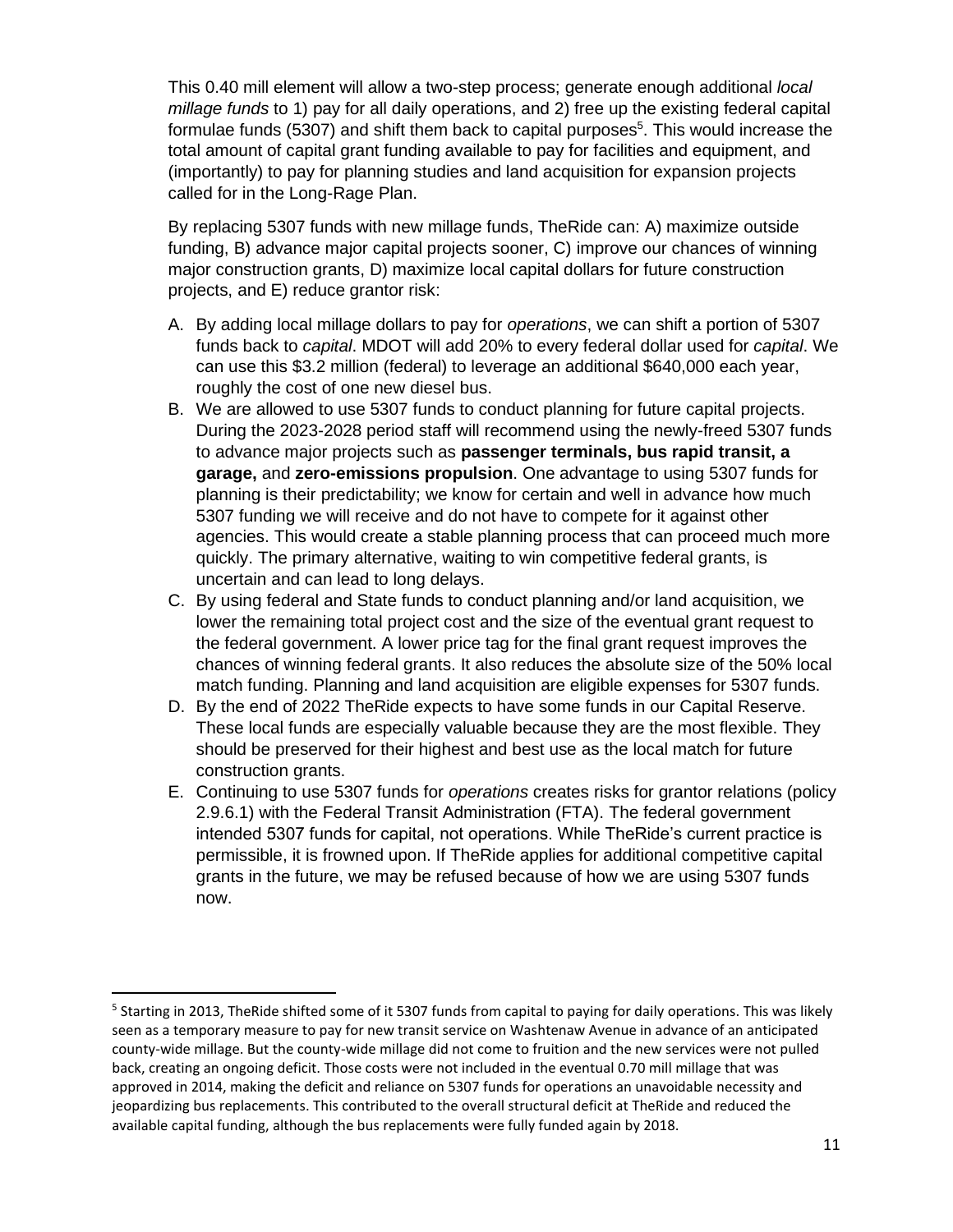# **Attachment 2: Rationale for Timing and Referendum Date**

This section outlines rationale for pursuing additional investment now, as well as for a specific referendum date in August of 2022.

# **Timing Rationale: 2024-2028**

There are several reasons why TheRide is asking the voters for additional support in 2022:

- 1. **Urgency**: The need for improved public transit is growing. As the pandemic recedes, the need for travel is rebounding, although changed in many ways. Key groups of customers such as seniors, persons with low incomes or disabilities, students, and others require affordable access even more than before. Parking will become a challenge again as the UM continues to grow and our downtowns rebound. Finally, all the policy goals for transit (e.g. social equity, environmental benefits, serving an ageing population, access to affordable housing, labor mobility, etc) are becoming more urgent each year.
- 2. **5-Year Millages**: By State law, TheRide can only seek 5-year millages and can only hold one referendum per calendar year. Funding from the existing millage will run out in mid-2024. If TheRide were not successful in 2022, we could still hold a second referendum in 2023 without any disruption to cashflow or services in 2024. Due to tax assessment deadlines, Fall 2023 is the *latest* that TheRide could seek replacement funding for 2024. If this deadline were missed, funding would run out in mid-2024 without new funds to replace them. This would create a cash-flow challenge and services would likely need to be reduced to remain within budget.
- 3. **Implementation**: If the millage is approved in 2022 or 2023, new funds will arrive in mid-2024. Transit services require a long lead time to arrange. Having certainty about future funding will allow TheRide to use 2023 to make the necessary arrangements.
- 4. **Helping Community Rebound**: As the pandemic wanes many people will need to establish *new* travel patterns and will be looking for new options. This is an ideal moment to upgrade transit services and gain new riders. Waiting until the next millage cycle (2029-2033) will certainly be too late to help the community post-pandemic. From a timing standpoint, 2022-2024 is a window of opportunity to grow our ridership and be a greater service to people throughout our communities.

TheRide's ridership has already begun to return, quickly reaching 50% of pre-pandemic levels. As demand for travel returns, it is essential that TheRide be ready with improved services.

#### **Referendum Date Rationale**

It will be much easier and less expensive to educate voters during the August 2022 primary election rather than in the November general election. The August election has only *primary* races (local, state, federal), and there are no other ballot measures in our area.

In contrast, the November general election addresses highly contentious federal and State issues, control of the House of Representatives and the Governorship, and there are reportedly [12 statewide ballot measures](https://www.mlive.com/public-interest/2022/02/here-are-all-the-proposals-vying-to-get-on-the-ballot-this-year.html) $6$  vying to be on the November ballot covering issues such as voting rights, term limits, and abortion rights. These contests will be loud, passionate and expensive. Small local ballot measures will struggle to educate voters amid the cacophony.

<sup>6</sup> https://www.mlive.com/public-interest/2022/02/here-are-all-the-proposals-vying-to-get-on-the-ballot-thisyear.html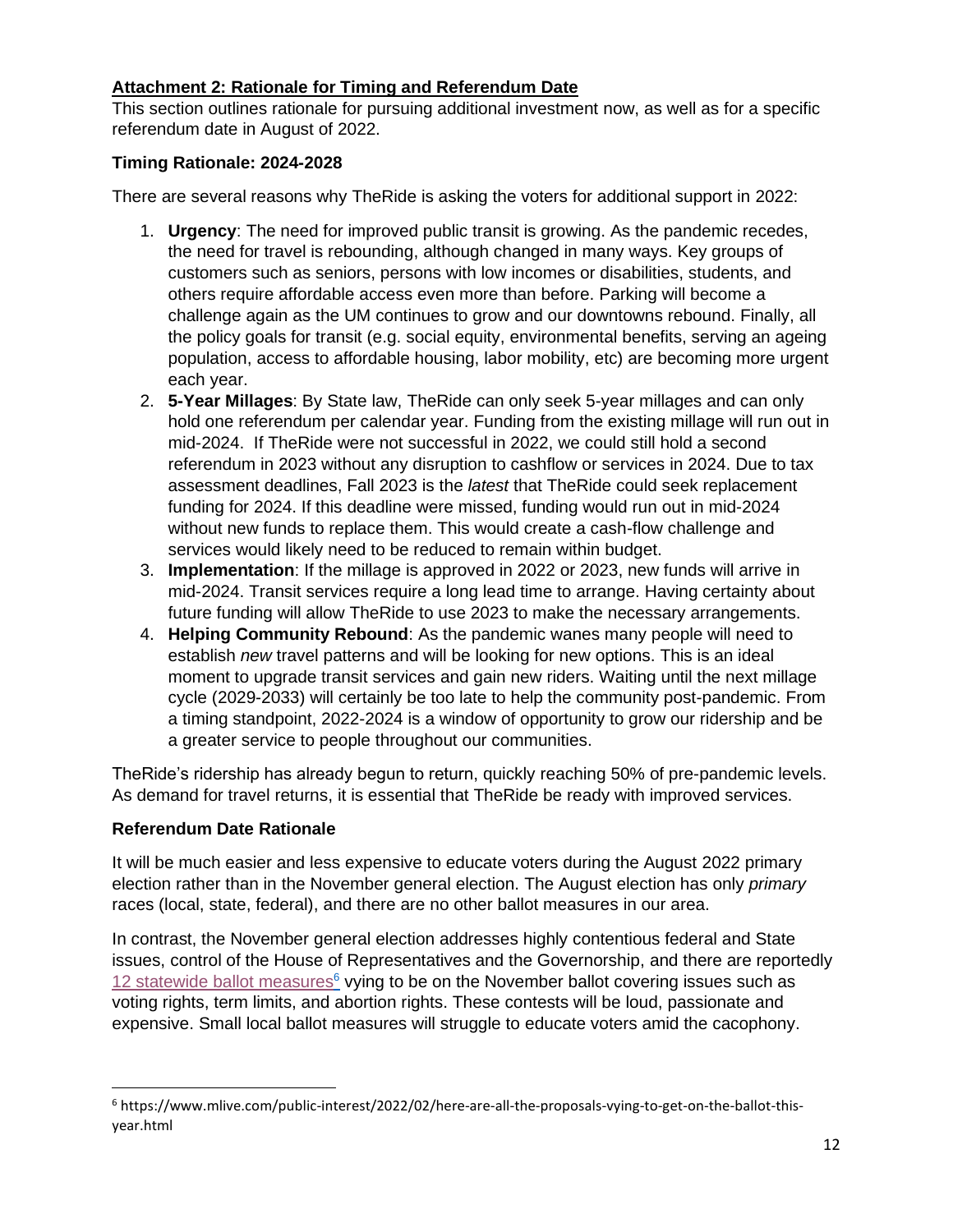# **Attachment 3: APPROVED Resolution (4/2022) with Ballot Language, Date, and Mill Rate**

The following resolution and ballot language were approved by TheRide's Board of Directors on April 21, 2022.

# **ANN ARBOR AREA TRANSPORTATION AUTHORITY Resolution No. 4/2022**

# **Millage Supporting Public Transportation**

**WHEREAS**, at an election held on August 7, 2018, a majority of the registered electors residing in the political subdivisions that comprise the Ann Arbor Area Transportation Authority (the "Authority") voting at that election approved the levy by the Authority through 2023 of a tax of 0.700 mills for public transportation purposes on the taxable property within the political subdivisions that comprise the Authority as authorized by Public Act 55 of 1963, as amended, MCL 124.351 to 124.359 ("Act 55");

**WHEREAS**, replacing the expiring millage by levying a new millage for public transportation purposes for five years beginning in 2024 at a rate of 2.380 mills as permitted by Act 55 will enable the Authority to advance the needs of communities served by the Authority for social, environmental, and economic sustainability through strategic provision of improved public transit services while remaining careful stewards of the public trust;

**WHEREAS**, if approved, this proposed millage would replace the expiring 0.700 millage levy, resulting in a net additional levy of 1.68 mills, permitting the maintenance of all existing services provided by the Authority, expanded evening, late night, weekend, and holiday services, and new express services;

**WHEREAS**, an increased local investment in public transit is projected to magnify outside funding for the Authority, with \$1.40 in transit grants paid to the authority for every \$1 in local tax revenue invested by the Authority;

**WHEREAS**, Act 55 authorizes the Authority to levy a tax of up to 5 mills for public transportation purposes on all of the taxable property within the political subdivisions that comprise the Authority and permits the Authority to call an election for the purposes of consideration of a proposed levy;

**WHEREAS**, the board of directors of the Authority wants to levy a tax of 2.38 mills for five years beginning in 2024 for public transportation purposes, subject to voter approval, as authorized by Act 55; and

**NOW THEREFORE BE IT RESOLVED** by the Board of Directors of the Authority that an election is called and the following question must be submitted to a vote of the registered electors residing in the City of Ann Arbor, the City of Ypsilanti, and the Charter Township of Ypsilanti, being the political subdivisions that compromise the Ann Arbor Area Transportation Authority, at the regular primary election to be held on Tuesday, August 2, 2022:

> *"ANN ARBOR AREA TRANSPORTATION AUTHORITY PROPOSAL FOR MILLAGE TO MAINTAIN AND EXPAND PUBLIC TRANSPORTATION*

*The proposal would authorize the Ann Arbor Transportation Authority (TheRide) to levy a property tax:*